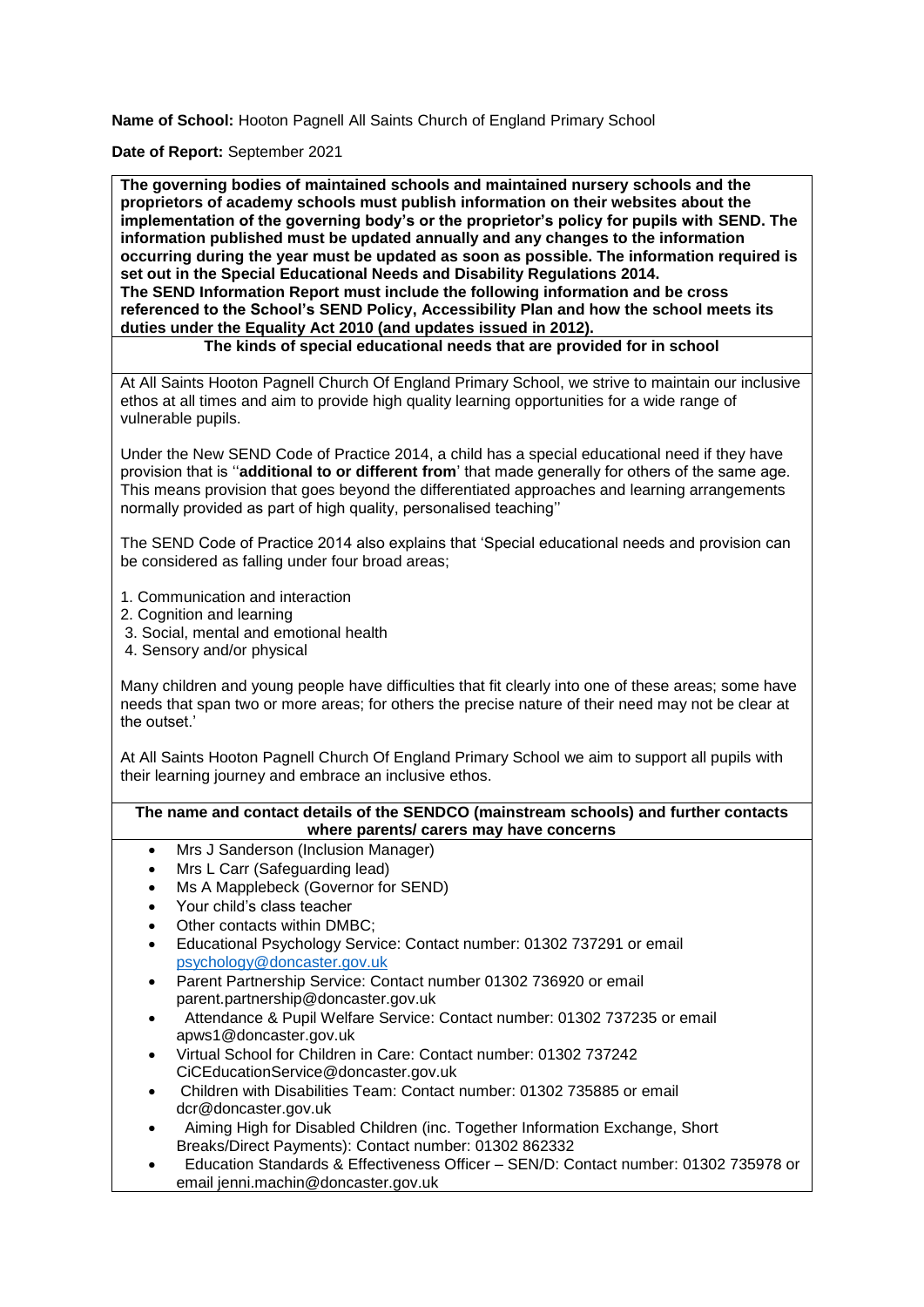Ethnic Minority And Traveller Achievement Service (EMTAS): Contact number: 01302 734225 or email emtas@doncaster.gov.uk

### **Policies for identifying children and young people with SEND and assessing their needs (list all relevant policies)**

**SEND Policy** Attendance Policy Admissions Policy Disability Equality Policy Behaviour Policy Child Protection Policy Intimate Care Policy Managing Medicines Policy PSHE Policy E-safety policy Safeguarding Policy Health and Safety Policy Anti-bullying Policy

Parents / Carers and pupils are invited to comment on any school policy by emailing the school. **Arrangements for consulting parents of children with SEND and involving them in their child's education**

If your child is identified as not making progress, the school will set up a meeting to discuss this with you and your child in more detail and to;

- Listen to any concerns you may have.
- Plan any additional support your child may need.
- Discuss with you any referrals to outside professionals to support your child.

Pupil and parent/carer voice is also vital part of target setting and the reviewing of progress of pupils who are supported with a SEND Support Plan or Education Health & Care Plan (EHCP).

**Arrangements for assessing and reviewing children and young people's progress towards outcomes, including the opportunities available to work with parents and young people as part of this assessment and review**

Your child's progress will be continually monitored by his/her class teacher. His/her progress will be reviewed at least termly with the Senior Leadership Team in reading, writing and numeracy.

Where necessary, children will have a SEND Support Plan with targets set that are designed to accelerate learning and close the gap. Progress against these targets will be reviewed regularly, evidence for judgments assessed and a future plan made. This will follow an 'Assess, Plan, Do, Review' model. This process will take place with the pupil and parent/carer voice included.

The progress of children with a statement of an EHC Plan will be formally reviewed at an Annual Review with all adults involved with the child's education. This process will take place with the pupil and parent/carer voice included.

The SENDCO will also check that your child is making good progress within any individual work and in any group that they take part in.

Regular scrutiny of work and lesson observations will be carried out by the SENDCO and other members of the Senior Leadership Team will take place to ensure that the needs of all children are met and that the quality of teaching and learning is high.

**Arrangements for supporting children and young people in moving between phases of education and in preparing for adulthood. As young people prepare for adulthood outcomes should reflect their ambitions, which could include higher education, employment, independent living and participation in society**

We recognise that transitions can be difficult for a child with SEND, and we take steps to ensure that any transition is a smooth as possible.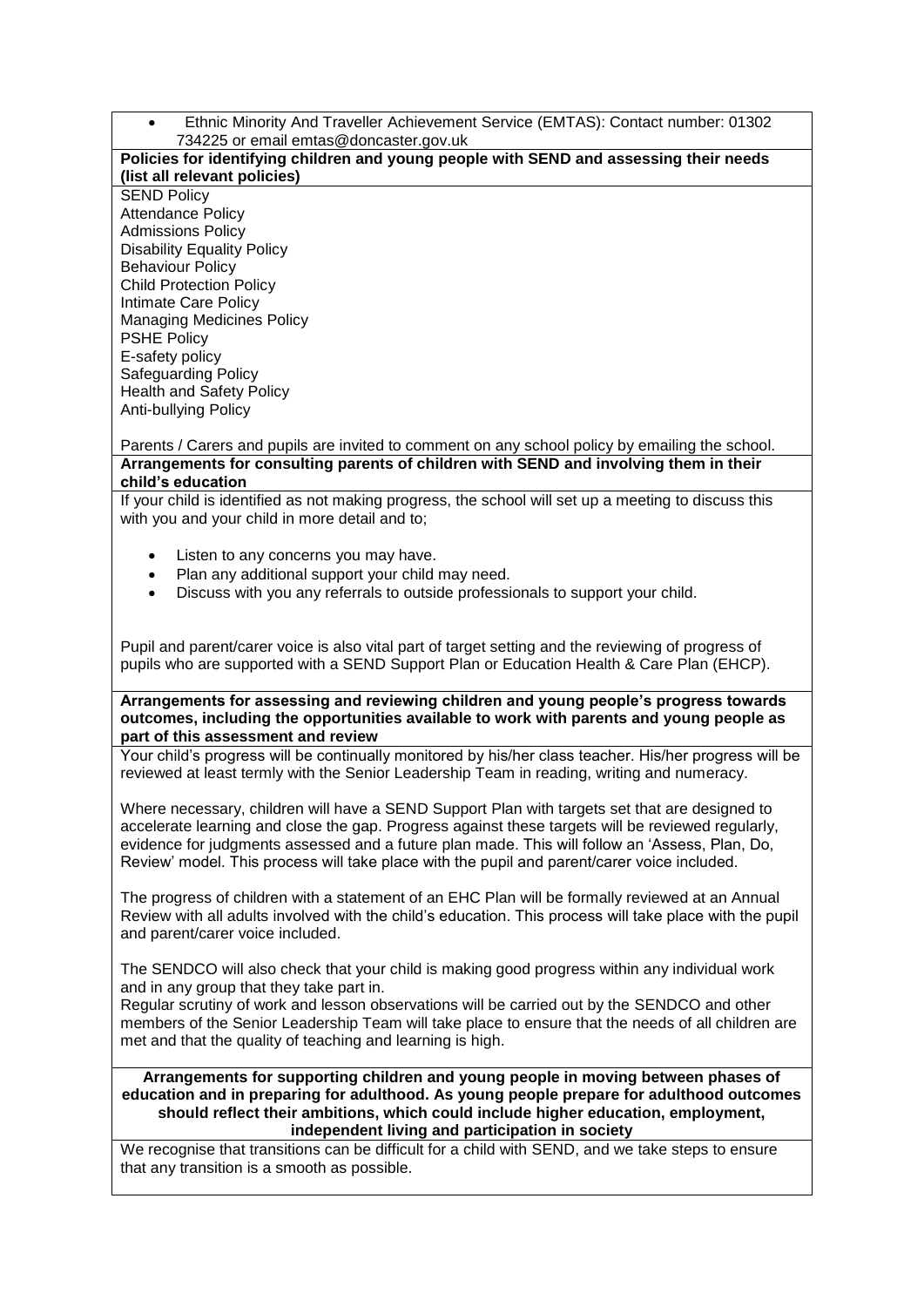If your child is joining us from another school:

- The SENDCO will attend Annual Reviews when appropriate and invited.
- If your child would be helped by a book/passport to support them in understand moving on, then one will be made for them.
- Your child will be able to visit our school and stay for 'transition' sessions, if appropriate.
- Your child and parents/carers will have the opportunity to view the school and meet some of the staff.
- Information about your child will be requested.

If your child is moving to another school:

- We will contact the school SENDCO and ensure he/she knows about any special arrangements or support that need to be made for your child. Where possible, a planning meeting will take place with the SENDCO from the new school.
- We will make sure that all records about your child are passed on as soon as possible.
- If your child would be helped by a book/passport to support them in understand moving on, then one will be made for them.

When moving classes in school:

- Information will be passed on to the new class teacher in advance and in most cases a planning meeting will take place with the new teacher. SEND Support Plans will be shared with the new teacher.
- Pupils will have the opportunity to be taught by their new teacher in their new class before the end of the previous year.
- If your child would be helped by a book/passport to support them in understanding moving on, then one will be made for them. Furthermore, additional transitional visits will also be arranged if needed.

In Year 6:

- The SENDCO and/or year 6 teachers will discuss the specific needs of your child with the liaison teachers from your child's secondary school.  $\square$
- We will make sure that all records about your child are passed on as soon as possible. if your child has an EHC Plan, the SENDCO from your child's next school will be invited to the year 5 and year 6 Annual Review meetings.
- Your child will participate in focused learning relating to aspects of transition, to support their understanding of the changes ahead.
- Where possible, your child will visit their new school on several occasions, and in some cases staff from the new school will visit your child in this school.
- If your child would be helped by a book/passport to support them in understand moving on, then one will be made for them.

## **Approach to teaching children and young people with SEND**

Class teachers plan lessons according to the specific needs of all groups of children in their class and will ensure that your child's needs are met through a variety of means;

- Support staff, under the direction of the class teacher, can adapt planning to support the needs of your child where necessary.
- Specific resources and strategies will be used to support your child individually and in groups. Adapted resources e.g. practical resources, displays, table top reminders, visual timetables
- Planning and teaching will be adapted, on a daily basis if needed, to meet your child's learning needs.
- Support from Outside Agencies (direct working and advice for staff)
- Break time support e.g. Lunchtime Support, Teaching Assistant Support.
- Support for parents through the CAF (Common Assessment Framework) as needed.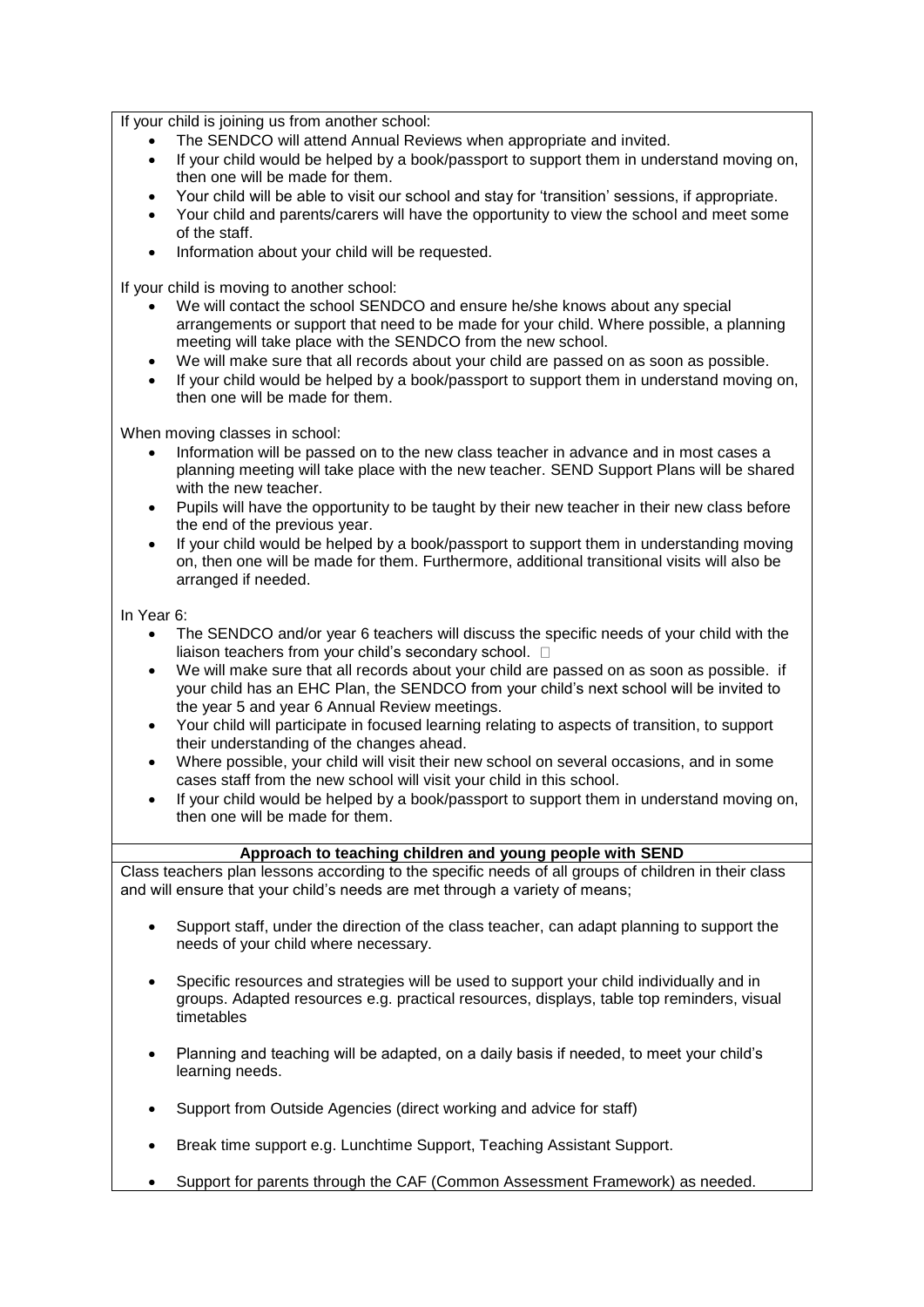- Home-school liaison and differentiated homework tasks
- A range of extra-curricular activities and clubs to enhance a variety of skills (sport, art, ICT, social skills)

**How adaptations are made to the curriculum and the learning environment of children and young people with SEND; schools should include details of how the broad and balanced curriculum is adapted or made accessible for pupils with SEND**

- Differentiated planning in order that all SEND children have access to the curriculum.
- Personalised learning for children with SEND
- Access to laptops to aid with written work
- Practical apparatus
- Identified adult support during required lessons/throughout the school day
- Specialist equipment as required

**The expertise and training of staff to support children and young people with SEND, including how specialist expertise will be secured**

The Inclusion Manager supports the class teacher in planning for children with SEND. The school provides training and support to enable all staff to improve the teaching and learning of children, including those with SEND.

Regular TA meetings are also used by the school to disseminate information and train the support staff.

Individual teachers and support staff attend training courses run by outside agencies that are relevant to the needs of specific children in their class, e.g. Autism, Speech & Language, Phonics, Guided Group Work, First Aid, Specific Medical Needs and Attachment.

**Evaluating the effectiveness of the provision made for children and young people with SEND**

Every child's progress and attainment is reviewed at least termly during Pupil Progress meetings. Each class teacher develops effective provision mapping showing interventions delivered every term. This is reviewed and evaluated by the Inclusion Manager and during pupil progress/interim pupil progress meetings and informs the next areas for development. This ensures the children's are continually met and the effective deployment of resources**.**

**How children and young people with SEND are enabled to engage in activities available with children and young people in the school who do not have SEND**

As an inclusive school we offer support for all children but in particular all SEND children have full access to the broad and balanced curriculum through differentiated work and targeted support from experienced adults in school.

**Support for improving emotional and social development. This should include extra pastoral support arrangements for listening to the views of children and young people with SEND and measures to prevent bullying**

We recognise that some children have extra emotional and social needs that need to be developed and nurtured. These needs can manifest themselves in a number of ways, including behavioural difficulties, anxiousness, and being uncommunicative.

All classes follow a structured PSHE curriculum to support their emotional and social development. However, for those children who find aspects of this difficult we offer;

- lunchtime support
- Allocated staff to pupils if required
- Seek support from other agencies

**How the school involves other bodies, including health and social care bodies, local authority support services and voluntary sector organisations, in meeting children and young people's SEND and supporting their families**

At All Saints Hooton Pagnell Primary School, we embrace additional support from external agencies in order to assist the school in meeting the needs of children and their families. Examples of some of the external provision utilised in school is listed below.

Local Authority Provision delivered in school;